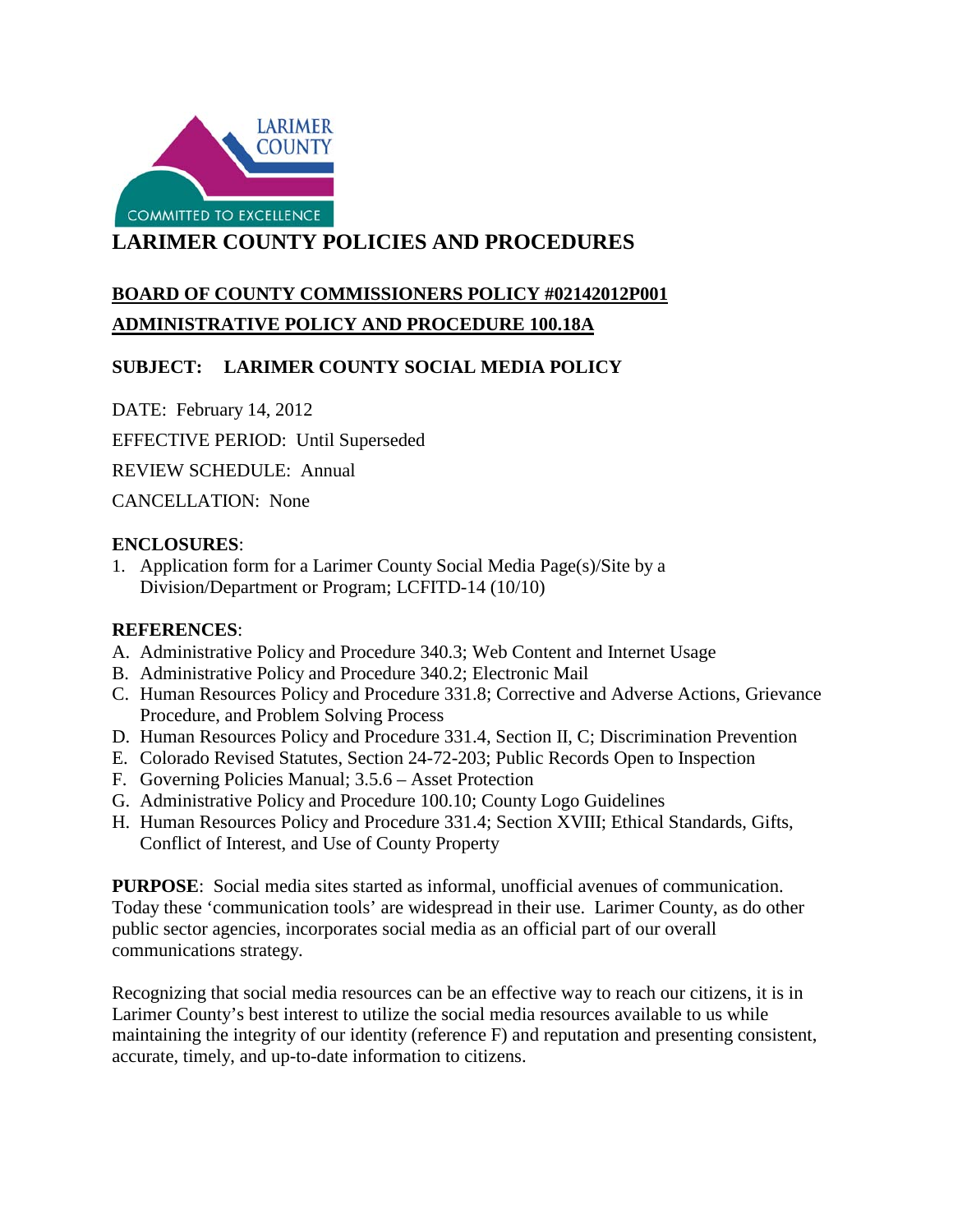In utilizing the social media sources available to us, Larimer County will accurately portray our policies, services, and values. Accordingly, this Policy addresses how Larimer County Departments/Programs establish and utilize social media sites while remaining an 'official' County site and ensuring that information on those sites is accurate and timely.

capabilities (reference A). For this Social Media Policy, Internet-based capabilities include: capabilities (reference A). For this Social Media Policy, <u>Internet-based capabilities include</u>:<br>Publicly accessible information capabilities and applications available across the Internet for social media, such as YouTube, Facebook, MySpace, and Twitter. **SCOPE:** Larimer County employees, agents, volunteers, and contractors are bound by all other applicable policies, procedures, laws, and regulations (reference E) pertaining to the creation and maintenance of official social media sites, tools, and all Internet-based

 **RESPONSIBILITY**: As agreed to in the 'application for social media site' (enclosure 1) that any department/program may put forward to gain official Larimer County social media site rights. One person is listed on each application as the 'E-Government Monitor' for that department/program. This person is responsible for monitoring the site and is answerable for that site. The purpose of the application is aimed at accountability in conjunction with Larimer County government having a record of and being able to access County social media sites. It is the department/program's responsibility to inform the Community Information Manager (CIM) or Web Administrator or designee of changes in the 'E-Government Monitor' responsibility.

### **SPECIFIC REQUIREMENTS**: See Section II below.

# **REVISION LOCATOR:** NEW POLICY AND PROCEDURE

## **POLICY AND PROCEDURE:**

### **I. DEFINITIONS**:

**Categories of Social Media** (not inclusive, just examples)

- 1. Communication: blogs, microblogs (Twitter), Social Networking (MySpace, Facebook, LinkedIn)
- 2. Multi Media: Photo, Video and Audio/Music Sharing (YouTube, flickr)
- A. **Social Media**  Generally, social media is any site or online process designed to facilitate simple and streamlined communication between users. Social media sites differ from conventional communication media such as online newspapers and magazines in that they tend to be less structured and complex, and more relational, personal, and friendly in nature. They also can offer tools which allow for quick, unfiltered, and often spontaneous communication opportunities.
- B. **Social Network**  for this Policy, "social network" or "social networking" refers to any interaction between a participant and any site deemed by Larimer County to be social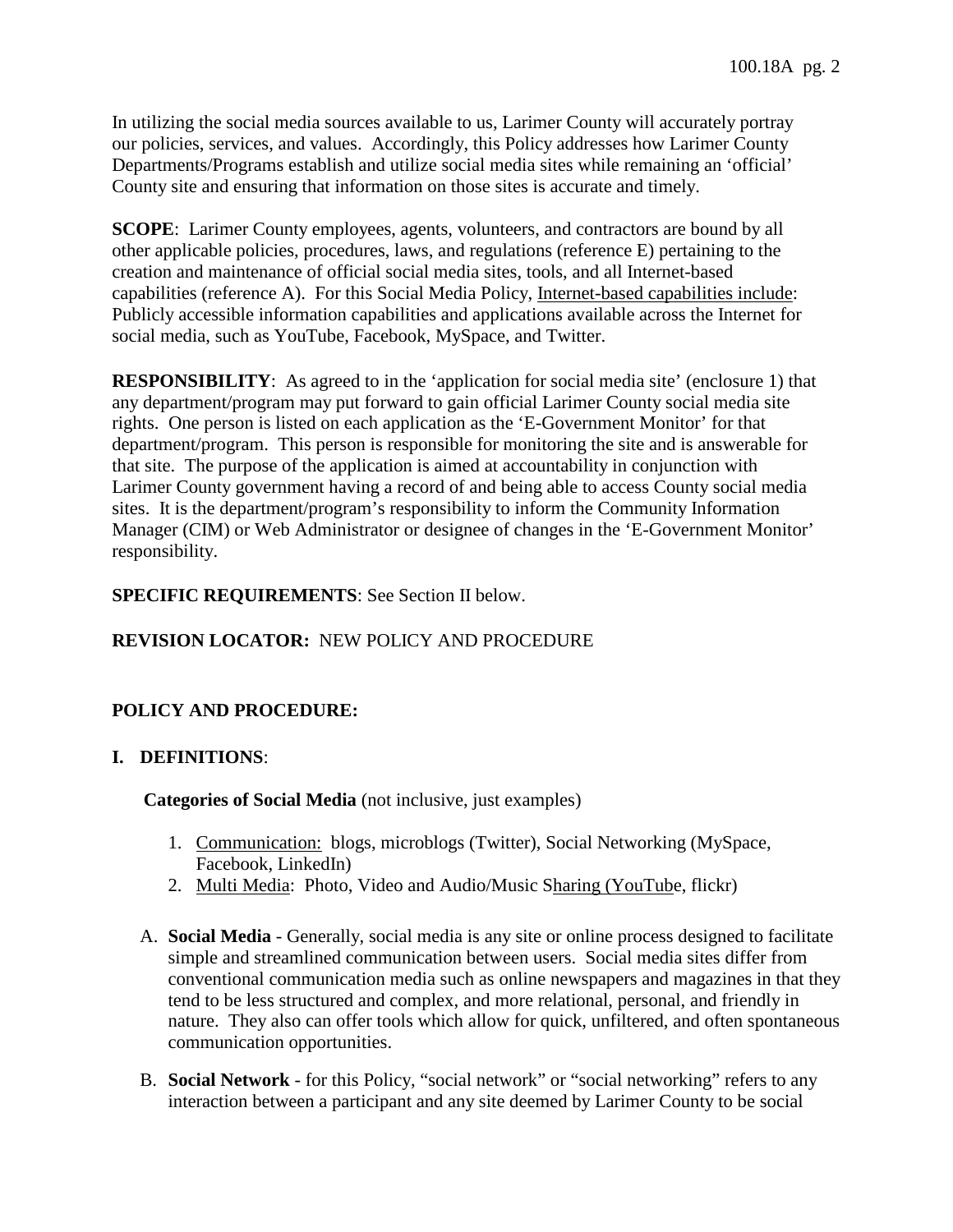media, including, but not limited to: Facebook, GovLoop, LinkedIn, MySpace, Plaxo, Twitter, and YouTube. Interaction is not limited to accessing the website of such social media sites, but also sending to or receiving from such sites any emails, text messages, or any other electronic interaction (references A and B).

 C. **Official** - In terms of this Policy, 'official' refers to any site or process set up by the pages/sites. County, its employees, agents, or contractors, which serves to communicate sanctioned County information or engage citizens in discussion about topics, services, or processes under the auspices of Larimer County. 'Official' County social media sites are those who carry an official Larimer County logo because they have gone through the process and received permission as outlined in this Policy (reference G). **Official Larimer County social media page(s)/site(s)** represent Larimer County Divisions, Departments, Programs, or Events; and whose employees engage in active participation of these

#### **II. SPECIFIC PROCEDURES:**

- A. LOGO Larimer County's logo is trademarked and copyrighted (reference G) and may Information Manager (CIM), located in the Board of County Commissioners' Office. only be used on a Social Media site after receiving permission from the Community The official County logo Policy allows a Department Name to be displayed below the logo.
- Information Manager (CIM) or Web Administrator or designee to set up a social media goals of the County. In order to avoid losing access should a specific site administrator leave County employment, change jobs, etc., Larimer County's Web Administrator or Web Administrator will assist departments/programs performing this task. B. PERMISSION - Any Division, Department, or Program under the auspices of the Board of Larimer County Commissioners must receive clearance from the Community site for their Division, Department, or Program. This helps to ensure that information posted (reference A) on official County social media sites or tools meet all applicable codes, policies, procedures, laws, and regulations (reference E) pertaining to them, and that the structure of the official social media site or tool is consistent with the strategic designee will also be listed on each site as a back-up administrator. The Larimer County

 To set up a social media page/site, complete a 'Larimer County's Social Media Page(s)/Site' application form (enclosure 1); have the Appointing Authority sign and date the form; then submit form to the CIM and Web Administrator prior to the launch of any official site. This form is available at: (web link) and shall include:

- Which Division/Department/Program wishes to create a Larimer County page(s)/site?
- Username and password of page(s)/site administrator: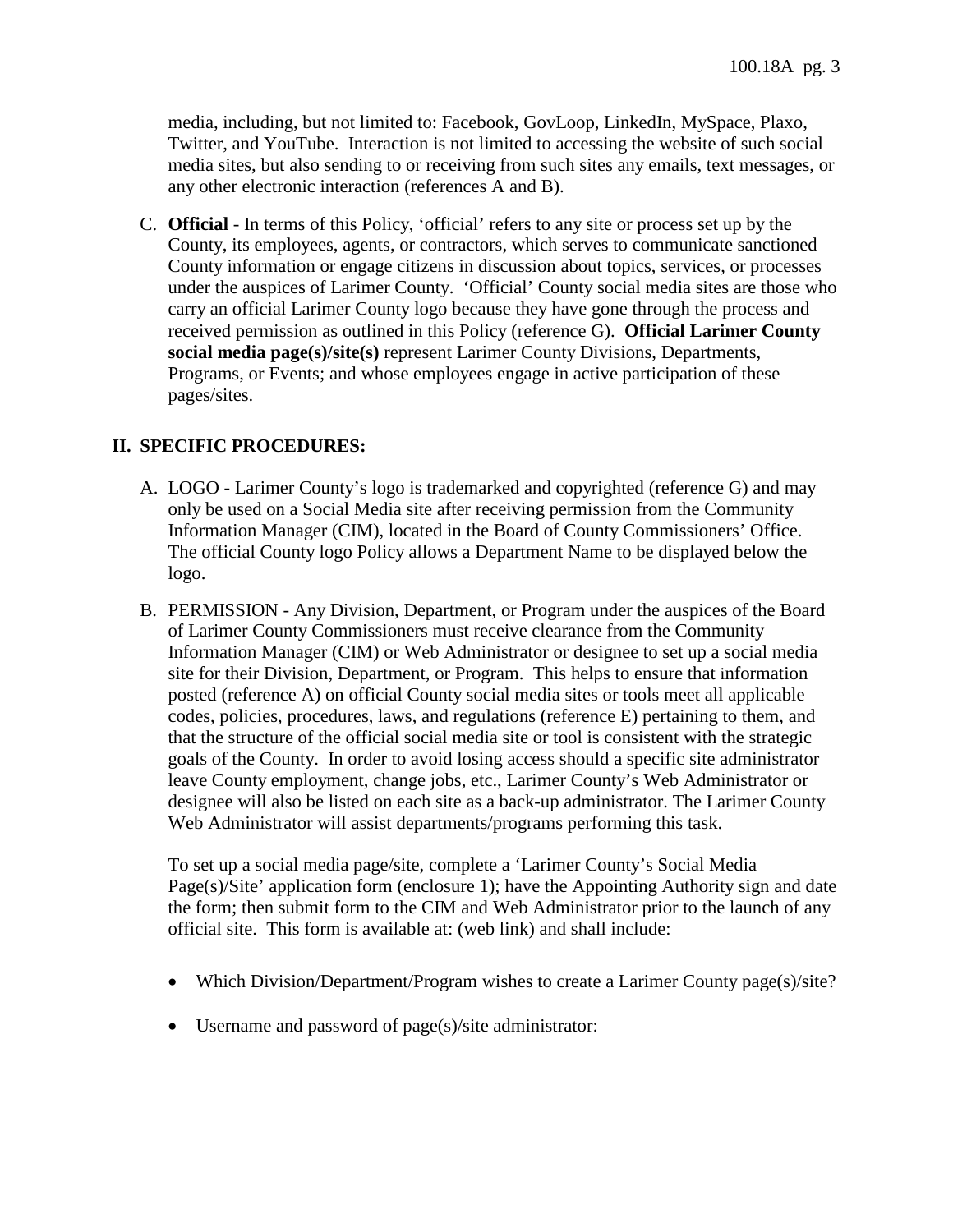- assigned, and who is this person (as outlined in Policy Responsibility Section)? • Are resources available to monitor this site? Is there an E-Government Monitor Explain:
- Name of person who will work with Larimer County Web Administrator to follow prescribed design criteria in setting up page(s)/site:
- C All social media sites must contain a link to the official Larimer County web site, [www.larimer.org.](http://www.larimer.org/)
- D. DESIGN CRITERIA Larimer County's Web Administrator will assist and/or review the social network site as requested by the agency/department for accessibility and usability purposes within the structure of the specific social networking site.
- accessed by the CIM, Web Administrator, designee or authorized party, if necessary, to E. GRANT OF ACCESS – Any official Larimer County social media site or tool may be communicate urgent information, or make corrections to inappropriate or inaccurate information, or in accordance with any policy, procedure, or law which requires such access (reference A).
- F. ADVERTISING Only the third party advertisements posted by the site host, such as Facebook or Google, are allowed on Larimer County social media pages/sites.
- G. COMMENTS If sufficient County resources are available to monitor and efficiently respond to comments made by users, comments may be enabled on an official social media site or tool. If not, the comment ability must be disabled. Whenever not prohibited by laws covering the freedom of speech, user comments, discussions, and forums may be moderated by County officials prior to public posting for appropriateness. If permitted by the social media site or tool, County officials must immediately remove any comment which violates any County, State, or Federal policy or law regarding discrimination, harassment, or violence (references C and D).
- H. PHOTOS, VIDEOS, AND OTHER MULTIMEDIA may only be posted to an official Larimer County site in accordance with all applicable policies, procedures, laws, and regulations (reference E) pertaining to them and with permission by the copyright holder; or if the files are the property of Larimer County (reference F), then in accordance with site application process/procedure. 'Applicable policies' may be specific to a department or service. All departments and services are responsible for following their specific confidentiality policies.
- an official social media site. (examples: Dr. Adrienne LeBailly Health; Erik Nilsson Emergency Manager; County Manager; CIM; Web Administrator; Elected Officials) I. ALERTS AND EMERGENCY INFORMATION **- MUST** be approved by a Larimer County Information official or emergency coordinator before it may be disseminated on
- J. PERSONAL INFORMATION Official social media sites shall not be used to send out or promote any information of a non County-approved nature. All information posted by